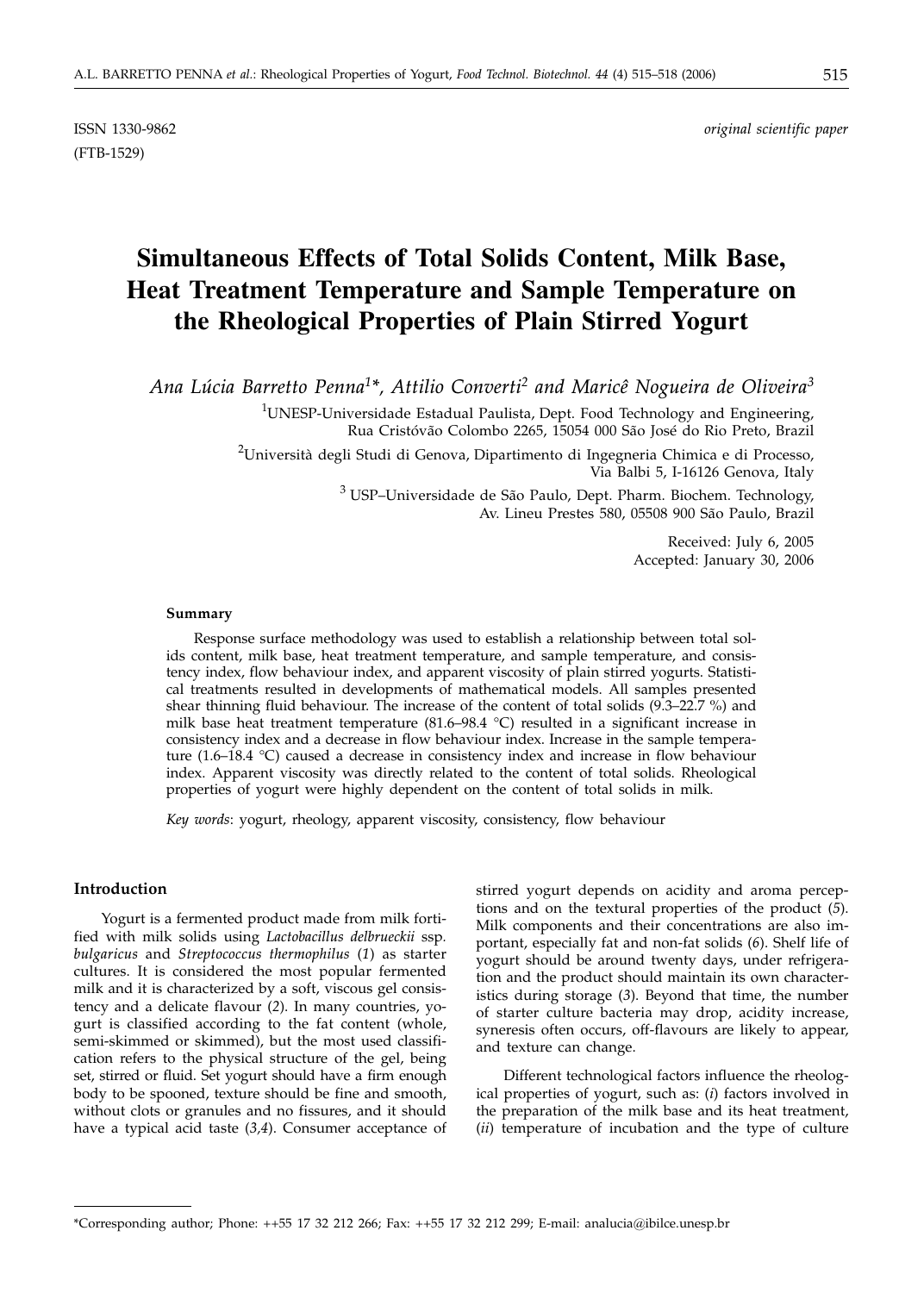employed, and (*iii*) the cooling process (*7,8*). In the industrial production of yogurt, the use of certain equipment can affect yogurt consistency. Structural losses in stirred yogurt can occur at several places from the incubation tank to the packaging machine. The fermentation tank must have an agitator to mix the starter culture into the milk and, optionally, to break the curd after fermentation. The agitation speed is critical. Low agitation speeds are used to optimize the mixture efficiency and to decrease losses of yogurt consistency (*6*). During the cooling stage, the yogurt is subjected to both shear and time effects. The breakdown of the structure is directly related to the geometry of the equipment used and the process conditions, especially temperature and flow rate (*8*).

Based on these considerations, the purpose of this research was to study how much the content of total solids, milk base heat treatment temperature and sample temperature influence the composition and the rheological properties of plain stirred yogurts. No data are available in the literature on the mathematical modeling of the simultaneous effects of these variables on the rheological properties of plain stirred yogurt.

#### **Material and Methods**

## *Yogurt production and control*

A volume of 1500 mL of pasteurized whole milk (Paulista, São Paulo, Brazil) was used in each trial. The content of total solids of the milk was determined with an Ackermann calculator (*9*). Skim milk powder (Molico, Nestlé, Brazil) was used to standardize the pasteurized whole milk, to reach the desirable total solids (9.3–22.7 %). The milk base was heat treated in a continuous, indirect, helically-coiled tube up to 81.6, 85, 90, 95 or 98.4 °C, and held at that temperature for 3 min in an oil bath. Then it was cooled at 43 °C and inoculated with 0.1 % normal viscous freeze-dried mixed-starter culture of *Lactobacillus delbrueckii* ssp. *bulgaricus* and *Streptococcus thermophilus* (Chr. Hansen's, Horsholm, Denmark) direct vat set type. The inoculated milk was mixed and incubated at 42 °C. Fermentation was stopped until pH=(4.3±0.3). Afterwards, the curd was manually stirred by up and down movements for almost 3 min with a stainless spoon, according to a standardized protocol, cooled in an ice water bath, and packed into 150-mL plastic cups. The yogurt was stored for 16 h at 5–8 °C before evaluation.

#### *Rheological measurements*

Measurements were carried out at temperatures ranging from 1.6–18.4 °C (according to the trial), using a rotational rheometer (Rheotest 2.1 model, Freital, Lebkestrabe, Germany) with coaxial cylinder geometry (gap 0.275 mm). Shear rates ranging from 0.21–1851.81 Pa/s, under upward curves, and the corresponding shear stress data were obtained. The data were acquired *via* a personal computer using Microcal Origin software, 5.0 version (Northampton, MA, USA). A controlled-temperature bath circulated water through the jacket surrounding the rotor and cup assembly to maintain the specified temperature used in each trial. The flow curves were described by the Ostwald-de Waele and Herschel-Bulkley models as used by Penna *et al.* (*10*). Apparent viscosity was calculated at shear rate  $100 s^{-1}$ .

## *Experimental design*

The trials were made according to an orthogonal second-order design described by Barros Neto *et al.* (*11*). This was composed of 18 trials, 14 axial points and 4 central points. The independent variables were the content of total solids (TS, 9.3, 12, 16, 20 and 22.7 %), milk base heat treatment temperature (TT, 81.6, 85, 90, 95 and 98.4 °C), and sample temperature (ST, 1.6, 5, 10, 15, and 18.4 °C) (Table 1). The effect of these variables on yogurt rheological properties (consistency index, flow behaviour index and apparent viscosity) was studied. The significance of the model was tested by analysis of variance (ANOVA) and the influence of the variables was shown by a three-dimensional representation of the response. In all analyses a significance level of 5 % was considered.

Table 1. Coded and actual levels of three variables

| Variables                |                               | Coded level of variables <sup>a</sup> |      |    |      |         |
|--------------------------|-------------------------------|---------------------------------------|------|----|------|---------|
|                          | Symbol <sup>a</sup>           | $-1.68$                               | $-1$ |    | $+1$ | $+1.68$ |
| Total solids             | $TS/$ %                       | $X_1$ 9.3                             | 12   | 16 | 20   | 22.7    |
| Treatment<br>temperature | $TT/\textdegree C$ $X_2$ 81.6 |                                       | 85   | 90 | 95   | 98.4    |
| Sample<br>temperature    | $ST/\text{°C}$ $X_3$ 1.6      |                                       | 5    | 10 | 15   | 18.4    |

<sup>a</sup>The passage from coded variable level to the origin level is given by the following equations:  $X_1 = (TS-16)/4$ ,  $X_2 = (TT-90)/5$ , and  $X_3=(ST-10)/5$ 

#### **Results and Discussion**

Rheological parameters for yogurt samples measured by the Ostwald-de Waele and the Herschel-Bulkley models showed adequate fit of the flow curves by both models (data not shown).

All yogurts could be characterized as non-Newtonian fluid (shear thinning), regardless of the variables used in the study, and indicated the presence of yield stresses ranging from 0.21–3.01 Pa. The increase of shear rate due to handling the curd lowered the yogurt viscosity and, according to Tamime and Robinson (*6*), low viscosity is one of the most common defects of yogurt. An increase of both the content of total solids (9.3–22.7 %) and milk base heat treatment  $(81.6–98.4 °C)$  promoted an increase in the consistency index *K* and decrease in the flow behaviour index *n*. Sample temperature (1.6–18.4 °C) also influenced the rheological properties; when the sample temperature was increased, there was a decrease in the consistency index and an increase in the flow behaviour index. Similar effect was reported by Ramaswamy and Basak (*12*).

In our study, through second-order design it was possible to obtain quadratic polynomial models describing the three rheological responses: yogurt consistency index  $(\hat{Y}_1)$ , flow behaviour index  $(\hat{Y}_2)$  and apparent viscosity  $(\hat{Y}_3)$ .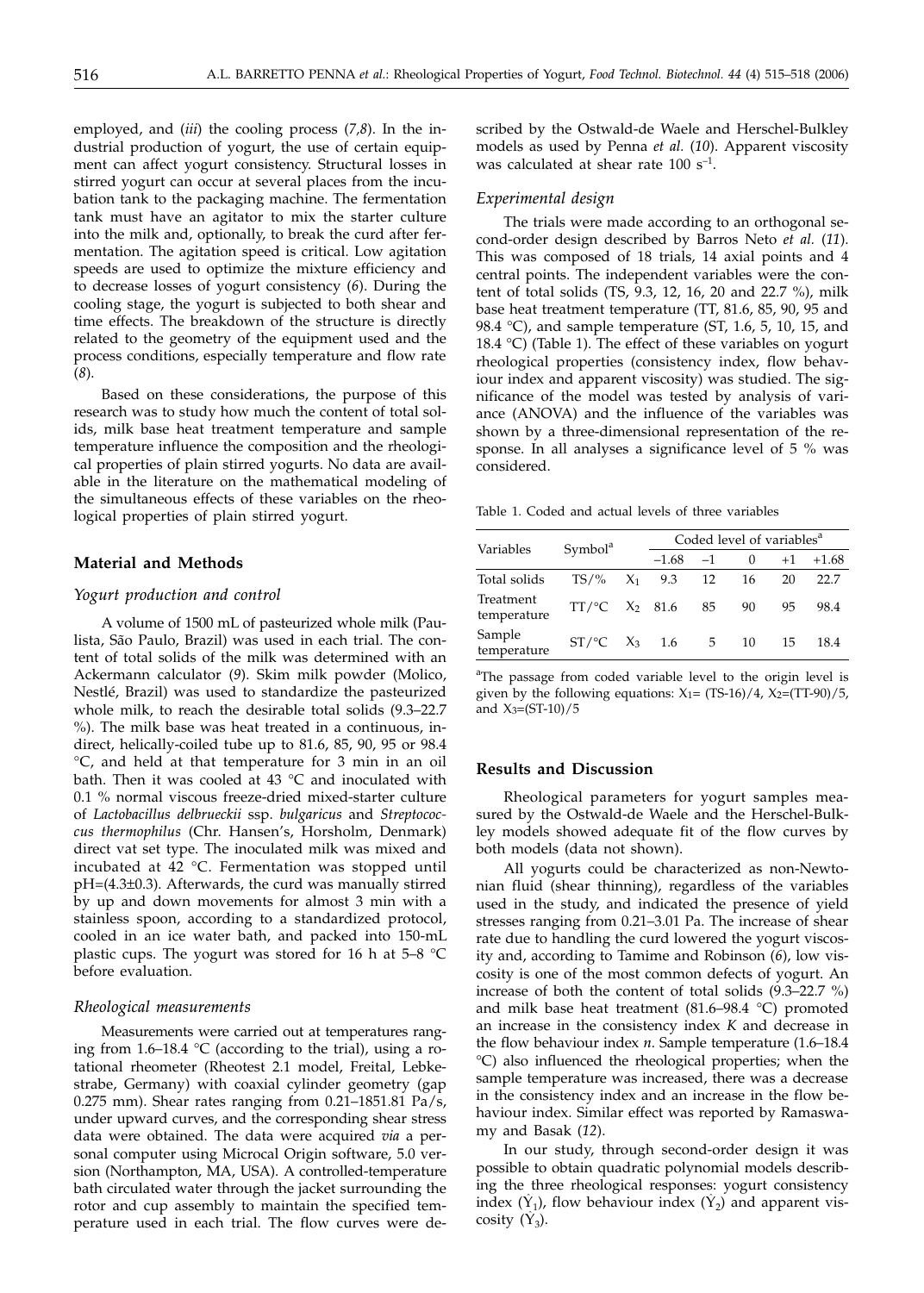Values of consistency index ranged from 0.06–10.31 Pa·s<sup>n</sup>, using the Ostwald-de Waele model. The second degree equations for the effect of the content of total solids  $(X_1)$ , milk base heat treatment temperature  $(X_2)$ , and sample temperature  $(X_3)$  on the consistency index  $(\hat{Y}_1)$ , adjusted by multiple regression of the 18 trials are presented in Table 2.

The result of the fitted model for yogurt consistency showed the dependency of the variable  $X_1$  (total solids) and it was independent of the variables  $X_2$  (milk base heat temperature) and  $X_3$  (sample temperature) (Eq. 1, Table 2). The quadratic coefficient of  $X_1$ ,  $X_2$ ,  $X_3$  and their interactions showed no statistical significance. Thus, with the increase in the content of total solids of the yogurt, there is an increase in the consistency index.

Hess *et al.* (*13*), while studying the rheological properties of nonfat yogurt stabilized using *Lactobacillus delbrueckii* ssp. *bulgaricus* that produces exopolysaccharide or using a commercial stabilizer, noted that the consistency index (*K*) increased significantly with each incremental increase in nonfat solids (SNF). *K* for yogurts fermented with strains that produce exopolysaccharide (Eps) was significantly lower than for non-ropy yogurts. Consistency of yogurts formulated to contain 10 and 12 % SNF was not significantly different; however, consistency was significantly higher for yogurts containing 14 % SNF. According to Tamime and Robinson (*6*), consistency improves when the content of milk total solids increases from 12–20 %, and a small difference in consistency is achieved when the content of total solids varies from 16–20 %. Thus, there is little interest in the use of concentrations above 16 %.

The Eq. 2 (Table 2) was obtained to describe the simultaneous effects of the content of total solids and milk base heat treatment temperature on flow behaviour index  $(\hat{Y}_2)$ . A smaller flow behaviour index was found when the content of total solids ranged from 16.8–22.2 %, and sample temperature varied between 4.5–16 °C (Fig. 1).

The apparent viscosity model (Eq. 3) is shown in Table 2. It was shown that the content of total solids directly affected apparent viscosity  $(\hat{Y}_3)$ . With an increase in the content of total solids (9.3–22.7 %), there was an increase in yogurt apparent viscosity. There was a significant dependency of total solids on acid milk gel formation that could be attributed to differences in casein micelle composition (*14*). Apparent viscosity is also a function of aggregate size (*15*). Remeuf *et al.* (*16*) observed a relationship between micelle solvation and yogurt microstructure, as well as micelle size in milk base and yogurt graininess.



**Fig. 1.** Effect of the content of total solids, milk base, heat treatment and sample temperature on the flow behaviour index of yogurt

Commercial yogurts evaluated by Ramaswamy and Basak (*12*) showed apparent viscosity between 68.7–109 mPa, smaller than that obtained in this study, which varied from 22–425 mPa. This could be explained by the structural breakdown during storage and distribution. Besides this, Labropoulos *et al.* (*17*) showed that gel strength and apparent viscosity were the highest for yogurt made from milk preheated at 82 °C/30 min, followed by milk preheated at 63 °C/30 min, while milk preheated by a UHT process (149  $°C/3.3 s)$  produced yogurt with the lowest gel strength and apparent viscosity. Parnell-Clunies *et al.* (*18*) studied the effect of preheating milk by different methods on the physical properties of yogurt. They found the following order of the effect of heat treatment on yogurt firmness and apparent viscosity: vat-heated (85 °C/10–40 min)>HTST (98 °C/ 0.5–1.87 min)>UHT (140  $°C/2-8$  s)>unheated milk, while water-holding capacity, and protein hydration indices of yogurts were the highest when manufactured from HTST or UHT-treated milk, and the lowest from unheated milk; intermediate values were obtained for yogurts manufactured using vat-heated (85 °C/10–40 min) milk. They found that apparent viscosity and curd firmness were highly correlated with whey protein denaturation, with apparent viscosity showing higher correlation coefficient.

Table 2. Adjusted models describing the simultaneous effect of the content of total solids, milk base heat treatment temperature and sample temperature on the consistency index, flow behaviour index, and apparent viscosity (at  $100 s<sup>-1</sup>$ ) of yogurt

| Response                              | Adjusted model                                              | Significance<br>$level\%$ | Standard<br>error | $R^2$ |
|---------------------------------------|-------------------------------------------------------------|---------------------------|-------------------|-------|
| Consistency index                     | $\hat{Y}_1 = 3.85 + 3.25 X_1 / 1/$                          | 96                        | 2.27              | 0.802 |
| Flow behaviour index                  | $\hat{Y}_2 = 0.32 - 0.13 X_1 + 0.06 X_1^2 + 0.08 X_3^2 / 2$ | 99                        | 0.08              | 0.859 |
| Apparent viscosity (at $100 s^{-1}$ ) | $\hat{Y}_3 = 160.14 + 126.84 X_1 / 3/$                      | 97                        | 82.20             | 0.612 |

 $X_1$ : total solids (TS/%),  $X_2$ : milk base heat treatment temperature (TT/°C),  $X_3$ : sample temperature (ST/°C),  $R^2$ : determination coefficient